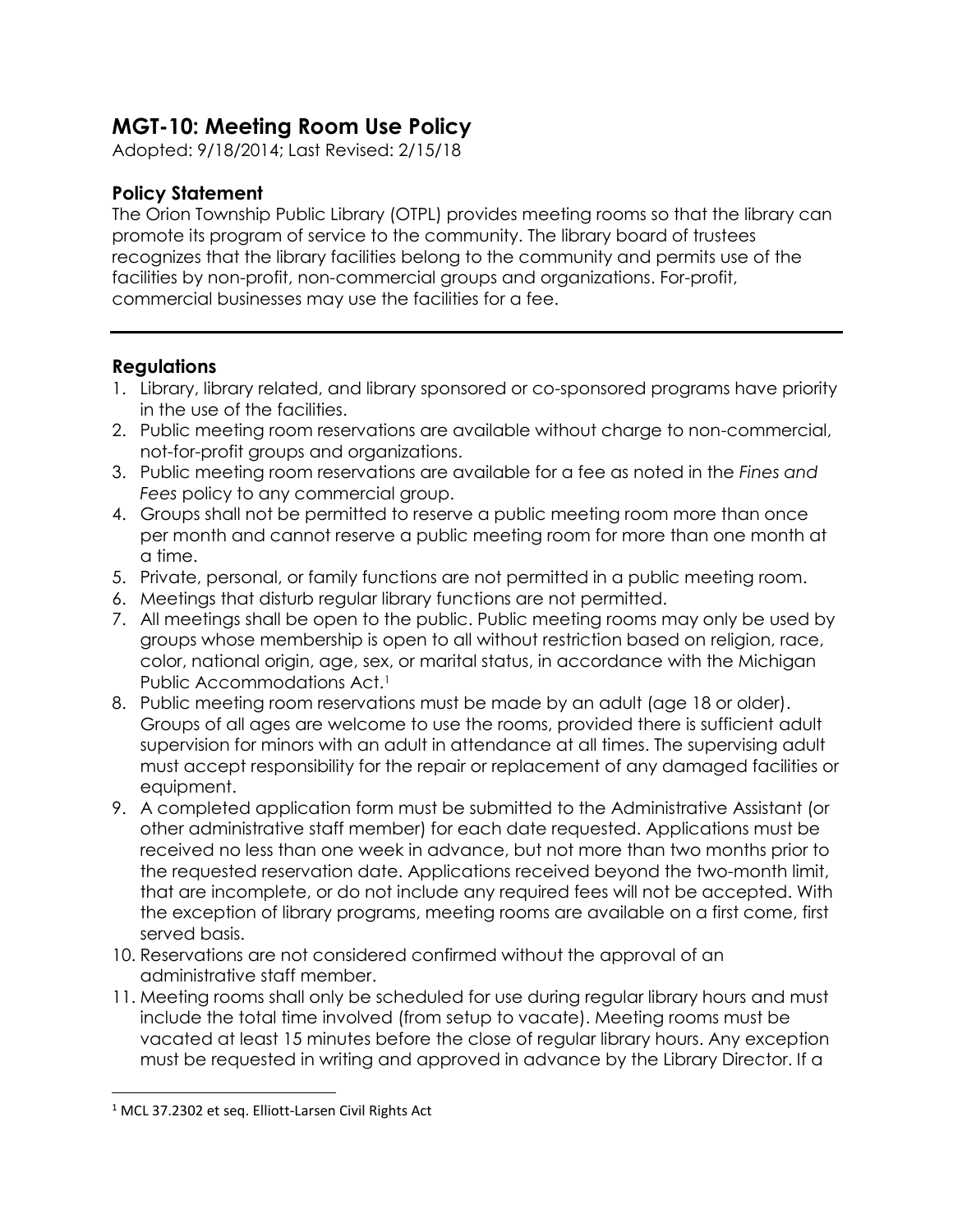meeting runs late, a fee will be assessed as noted in the *Fines and Fees* policy, and the group's meeting room privileges may be suspended.

- 12. Any fees paid will not be refunded and meeting room privileges may be suspended for cancellations without 24-hour notice or failure to show up for a reserved room.
- 13. Any application may be rejected, or any previously granted permission may be withdrawn, at the discretion of the Library Director. The library may cancel any meeting in accordance with the library policies for temporary closures or emergency procedures.
- 14. All room setup and amenities shall be requested at the time the application is submitted. Groups wishing to use library-supplied equipment must make that request at the time of application. Library staff will set up the room as approved. Last minute changes in setup or amenities will not be accepted.
- 15. Permission to use library meeting rooms does not imply endorsement by the OTPL. The OTPL will not be held liable for any injury sustained or damage done that is related to the use/misuse of the library facilities or equipment. The Library cannot be responsible for loss or damage to exhibits left in meeting rooms or personal property of those attending meetings.
- 16. A group shall not use the library's name for any purpose other than to indicate the location of the meeting. The name, address, or telephone of the OTPL shall not be used as the address, information contact source, or headquarters for any group using the library for meeting purposes, the only exception being the Friends of the Library.
- 17. Literature may be distributed during the meeting inside the meeting room, but not outside of the meeting room. Printed materials shall not be left on Library property without prior approval of the Library Director.
- 18. Use of meeting rooms shall not include an admission fee. Nonprofit groups may charge fees for learning materials, course credits or food service not used as a fundraiser.
- 19. The library only allows limited merchandising and fundraising activities on library property. The sale of books, CDs, and other items by authors or artists as a part of library programming or Friends of the Library sponsored sales or activities shall be permitted. Any exceptions to this must be approved by the Library Director.
- 20. Refreshments may be served in the meeting rooms, with the exception of the Computer Lab, only with the advance payment of a nonrefundable cleanup fee as noted in the *Fines and Fees* policy. The group is responsible for providing any equipment and utensils needed. The group is responsible for cleaning kitchen counters or tables used in preparation and serving.
- 21. Alcoholic beverages are prohibited in or on library property without advance approval of the library board of trustees.
- 22. Taping, stapling, or tacking of materials to the walls or other furnishings is prohibited.
- 23. The library is a smoke free environment, in accordance with Michigan law.
- 24. The capacity of meeting rooms is indicated on the application form. The supervising or responsible adult shall comply with capacity limits and/or local fire department occupancy regulations.
- 25. All users of library facilities must observe the library's *Patron Conduct* policy and all other library policies. The responsible party must make program attendees aware of the library's policy and its regulations.